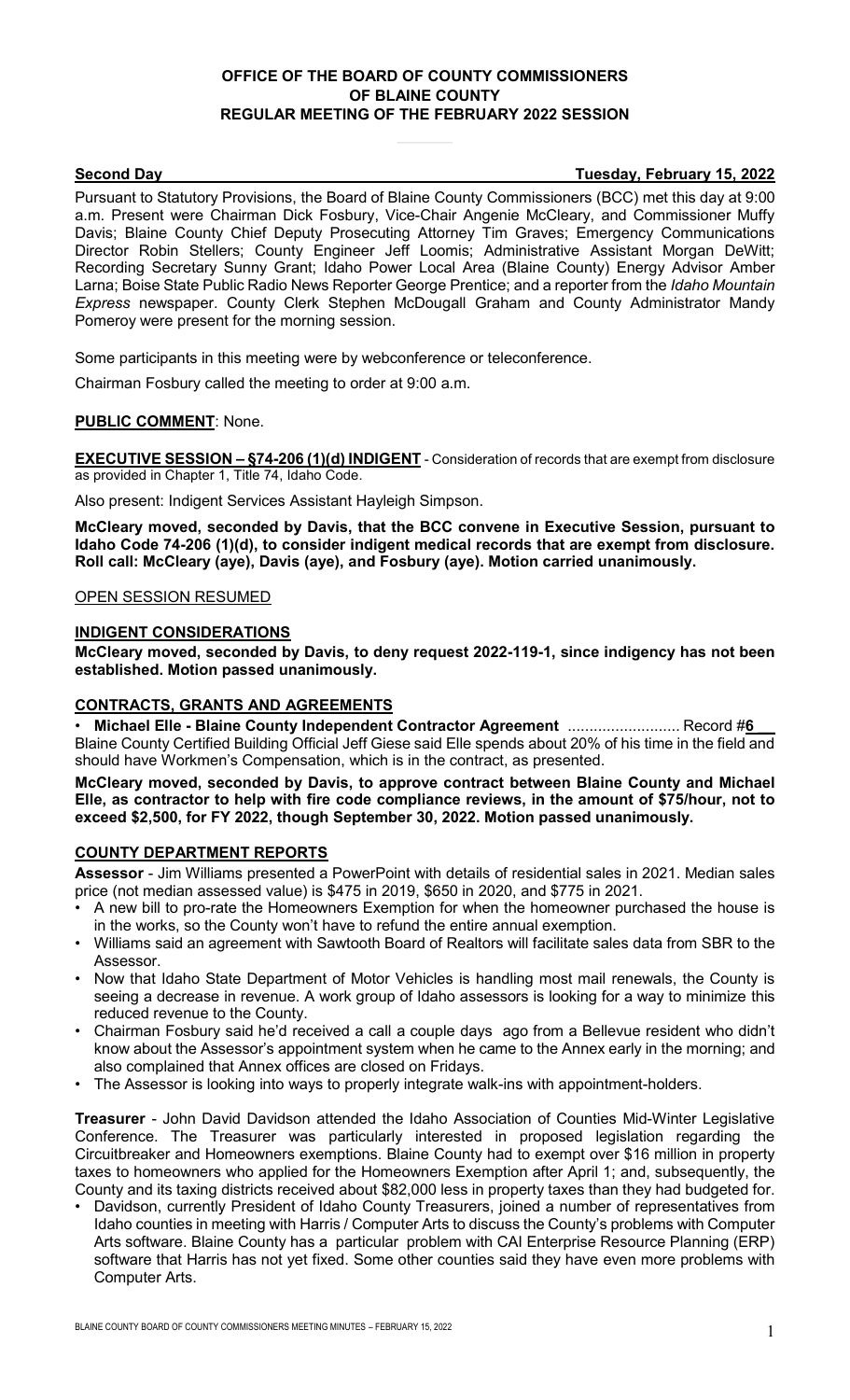- Tyler Tech previously presented its ERP software to Blaine County. Department heads were impressed, but Davidson is concerned that the software has not done a property tax system in Idaho, and it's very expensive. County Clerk Stephen McDougall Graham and he and IT Security/Network Engineer Jon Eaton are meeting with the Bonneville County Clerk, who has experienced some challenges in transitioning to Tyler Tech.
- The Treasurer wants to improve the tax payment drop-off receptacle to avoid any possibility of an envelope getting dropped or stuck, and also put cameras to monitor activity in the drop-off area.
- Davidson told the BCC the University of Denver Rocky Mountain Land Institute is hosting a conference on Affordable Housing Solutions in March that can be attended remotely.

#### **County Administrator** - Mandy Pomeroy

- Colorado Gulch Bridge project team expects to present a right-of-way easement document to the BCC on March 1.
- Blaine County Disaster Services Coordinator Chris Corwin said FEMA funding for streamside channel restoration should be released this week, and the project can get started.
- Chairman Fosbury said an email from Sean Flynn indicated there's a couple places Galena Engineering needs to verify the existing road to match up with the easement right-of-way that may delay the March 1 meeting.
- The Clerk and Administrator have set a schedule to receive and review American Rescue Plan Act (ARPA) request forms. Forms are due to the County on the last Thursday of each month, and BCC will review request forms the second Monday of the following month. The BCC will schedule a special meeting to review the half-dozen requests already received.
- The BCC will discuss appointing a BCC liaison to the Sustainability Advisory Committee.
- Idaho Legislature is considering giving Emergency Communication Officers' PERSI retirement status under the Rule of 80, along with police officers. ECO retirement is currently under the Rule of 90. Blaine County Emergency Communications Director Robin Stellers is preparing a Letter of Support for BCC and local emergency agencies' signatures.

# **FY21 PRESENTATION OF THE ANNUAL EXTERNAL AUDIT OF BLAINE COUNTY**

## **Condie, Stoker & Brown, CPAs**

Also present: Condie, Stoker & Brown CPAs Curtis Stoker and Vanessa Davis; Blaine County Chief Deputy Prosecuting Attorney Tim Graves; County Clerk / Budget Officer Stephen McDougall Graham; Chief Deputy County Clerk Leslie Londos; Chief Deputy Clerk of the District Court Andrea Logan; County Treasurer John David Davidson and Chief Deputy Treasurer Morgan Drage; County Assessor Jim Williams and Deputy Assessor Melissa Fry; IT Enterprise Architect Ben Parker; County Administrator Mandy Pomeroy; Human Resources Generalist Justin Highhouse; Accounts Payable Clerk Gretchen Stinnett; Elections and County Services Specialist Deidre Dolce; *Idaho Mountain Express* Editor Mark Dee; and Boise State Public Radio News Reporter George Prentice.

Vanessa Davis, CPA, presented the Fiscal Year 2021 external audit. Blaine County received a "clean audit" for FY2021, i.e., an unqualified opinion on the financial statements of the County. Davis said Condie, Stoker & Brown CPA found no reportable deficiencies, and no material weaknesses in the County's internal controls.

Blaine County's assets exceeded its liabilities at the close of FY2021 by \$45,774,956 (net position). Of this amount, \$19,282,889 (unrestricted net position) may be used to meet the government's ongoing obligations to citizens and creditors. There was an increase in Net Position of \$4,031,239 over FY20 and an increase in Net Assets of \$6,460,220 over FY20.

The Auditor's Management Letter included the following comments, and stated these are not considered to be reportable conditions:

- A Planning and Zoning voided receipt did not include an original receipt or other support documents.
- It is recommended that no credit card or other payments should be posted to trust accounts.
- Sheriff Garnishment Account monies were not consistently remitted each month to the County.
- A recommended that the Sheriff's "Donation Account," in which donations from the public to the Sheriff's department are received, and used to purchase items such as flowers for sick employees and items for work parties, should be closed and that all such receipts and expenditures should be run through the County's budgetary and accounting controls.

## **COVID-19 UPDATES**

The BCC reported on COVID-19-related issues, concerns and committees they were involved in.

- **Blaine County remains in the Critical Risk Level.**
- **Covid-19 Mayor's Meeting** Ketchum and Sun Valley have removed their mask mandates. Hailey is extending the mask made another 60 days.
- Chairman Fosbury said County Disaster Services Coordinator Chris Corwin and South Central District Health Office in Bellevue report a strong demand for masks.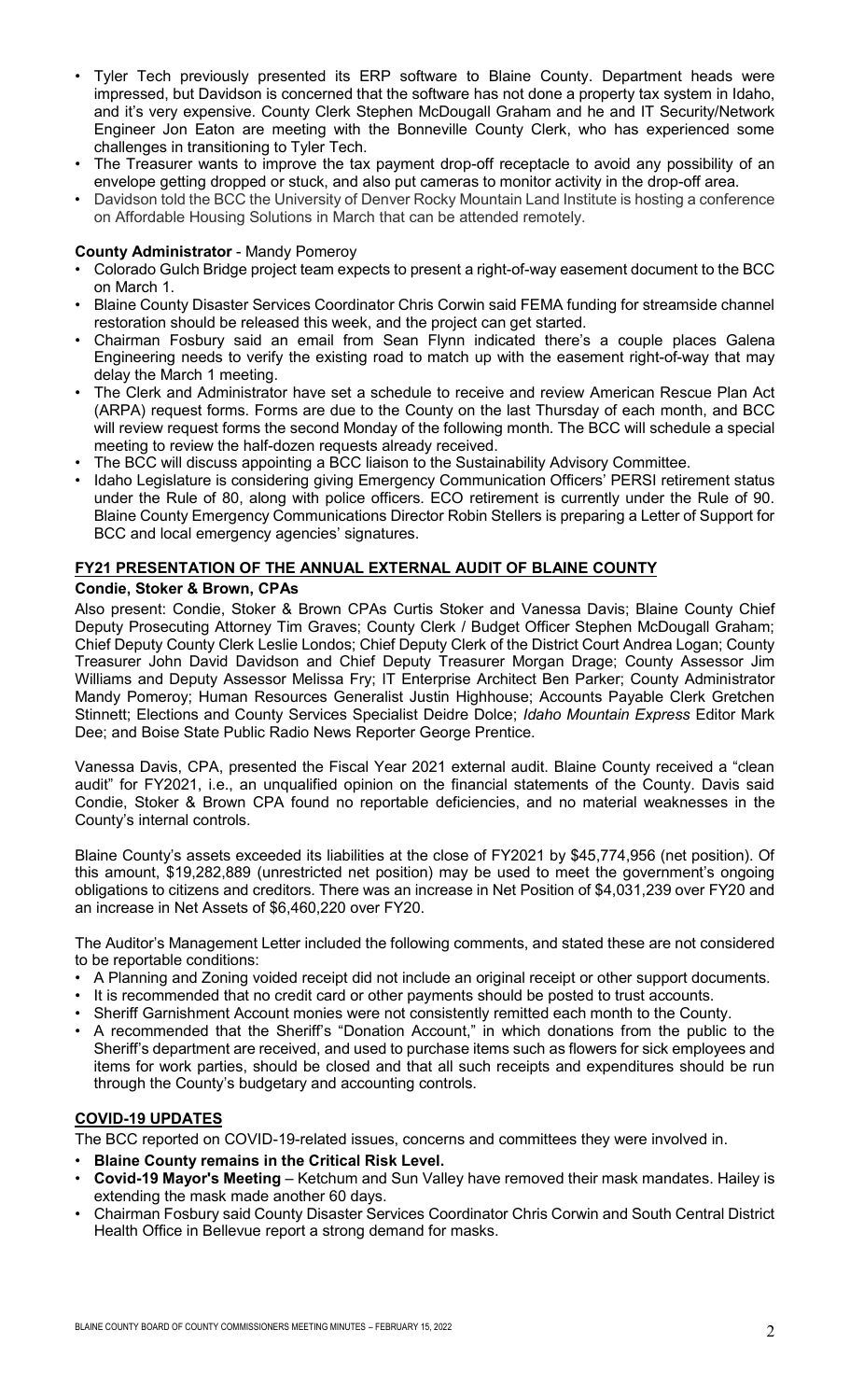## **BOARD of COUNTY COMMISSIONERS REPORTS**

**District Interoperability Governance Board (DIGB)** – Davis said they didn't have a quorum but plan to nominate Kathy Markus to the Idaho Public Safety Communications Commission.

**Local Emergency Planning Committee (LEPC)** – LEPC had a presentation from Idaho State Emergency Communications Center.

**South Central Behavioral Health Board Meeting** – McCleary said they focused on gaps and needs in the region, e.g., access to services, including access to children and adolescent services and programs.

**State Behavioral Health Planning Council** – McCleary said the Council supported the Governor's designated \$54 million to support behavioral health services.

**Idaho Dark Sky Reserve Alliance Board Meeting** – McCleary said the Reserve is planning events this summer. Boise State University was able to get a NASA Astronomer in Residence under the NASA grant in Residence program.

**USS Idaho** – Fosbury received a request for a Letter of Support for the USS Idaho, which is under construction. US Navy Lieutenant Commander Richard Fife, who graduated from Wood River High School, is planning events to promote the USS Idaho in Sun Valley and at Redfish Lake.

## **CONSENT CALENDAR**

• **Junior College Certificate of Residency forms** College of Southern Idaho - Spring 2022: Hannah G. Christiansen.

**McCleary moved, seconded by Davis, to approve Commissioners' Consent Calendar for February 15, 2022. Motion passed unanimously.**

## **REGION IV DEVELOPMENT ASSOCIATION (RIVDA) UPDATE**

## **President and CEO of Region IV Development Association, Inc. Jeff McCurdy**

Also present: RIVDA Disaster Recovery Coordinator Georgia Dimick.

RIVDA was awarded two grants from the Economic Development Administration to help with COVID pandemic recovery efforts. One was \$2.3 million to create a new revolving loan fund program to help businesses struggling as a result of COVID and can't get conventional loans. In Blaine County, RIVDA has given three loans and a fourth is going through the loan process. The second grant was \$400,000 to create a Regional Event Recovery Coordinator position for a two-year period.

RIVDA had some communities ask for help to clean up sites that are perceived to be contaminated "brownfields", so Region IV applied and was awarded a \$300,000 EPA Brownfield Assessment Grant. RIVDA hopes to establish a revolving loan fund program to clean up brownfields.

Chairman Fosbury is meeting with the Carey Mayor to discuss a possible project in Carey.

RIVDA Disaster Recovery Coordinator Georgia Dimick asked Blaine County to give her a "wish list" of things that she could search for funding money. She said the State is allocating \$225 million for broadband in the next three to five years.

The BCC said Blaine County needs funding help with:

- County roads.
- Water and sewer infrastructure to support denser affordable housing, including mobile home parks and tiny homes on wheels.
- Lions Park in Hailey is a former dump located in a floodplain and needs recovery efforts.
- Emergency service communication infrastructure and radios, and
- Substance counseling.

McCurdy said Blaine Count has paid \$48,316 in dues since 1986. For those dues, RIVDA has funded over \$20 million in loans and services to the Blaine County community. McCurdy asked the BCC if someone from the Blaine County community could volunteer to be on the RIVDA Board.

## **BREAK**

## **LAND USE and BUILDING SERVICES**

## • **Comprehensive Plan Implementation Workshop**

Also present: Blaine County Land Use and Building Services Deputy Director Kathy Grotto; Blaine County Comprehensive Plan Consultant Lisa Horowitz; and Sustainability Manager Lynne Barker.

Blaine County Land Use and Building Services Deputy Director Kathy Grotto said this is not a public hearing, so notice was provided by the agenda.

The Blaine County Planning and Zoning Commission chose their top four priority "themes" in the Comprehensive Plan, in no order:

- Water Conservation and Climate
- Housing Options, Growth Management and Community
- Recreation and Access
- Connectivity and Transportation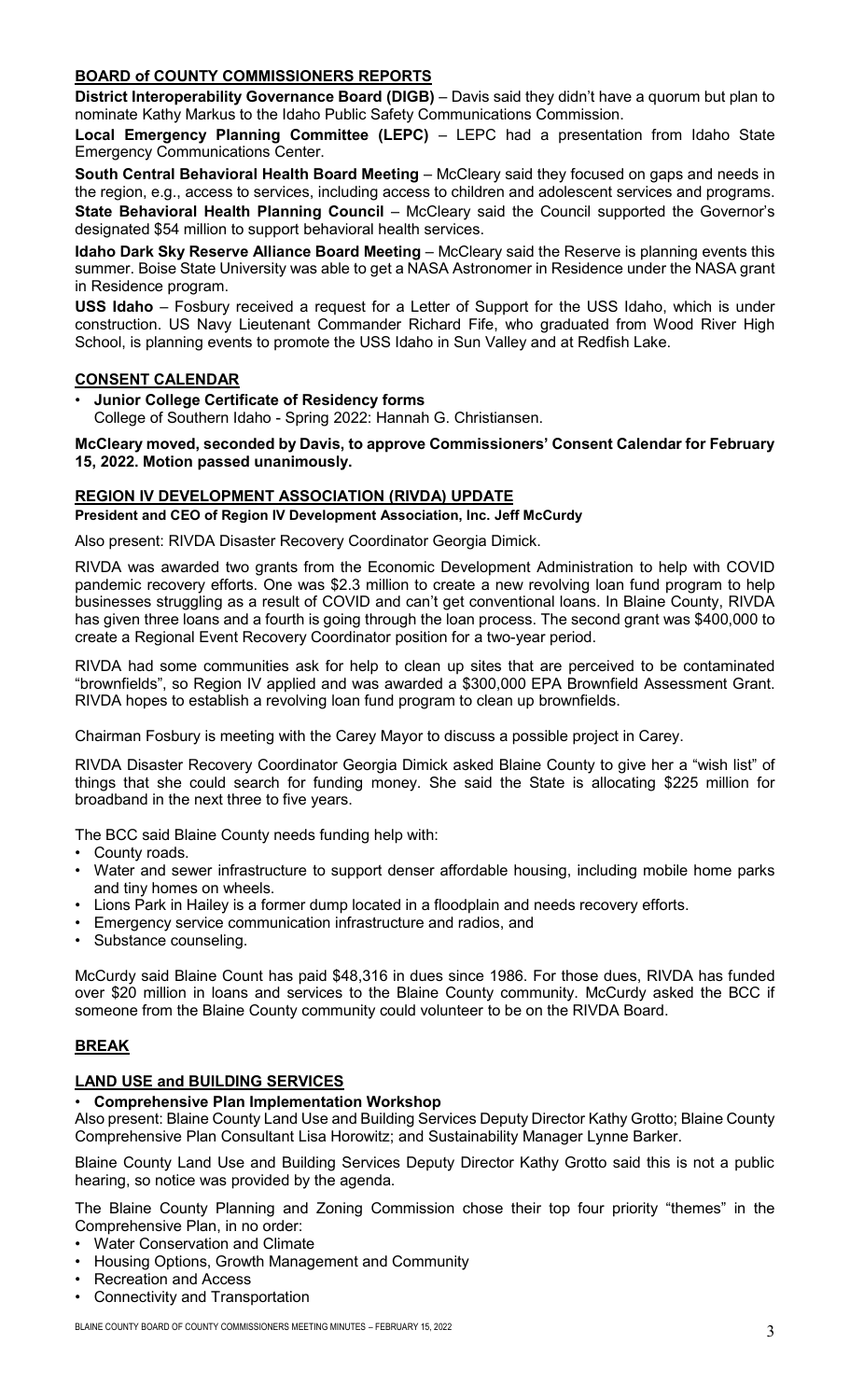The BCC were given 12 stickers, and individually "dotted" their priorities in each of the ten Comprehensive Plan chapters, and then dotted an additional two priorities.

- Chairman Fosbury said housing at low- to mid-income levels was the top priority.
- Commissioner Davis agreed that housing is definitely important, but she is also concerned with the water situation, especially as it is impacted by development and housing. She is frustrated by the statewide lack of incentives for water conservation. Fosbury said Blaine County water is now in conjunctive management; but the County endured a historical (1,200-year) drought last summer.
- Fosbury said maintaining access to recreation and public lands is crucial.
- Fosbury wanted to see public transportation as a necessity for economic equality.

Land Use staff will re-present the Comprehensive Plan to the BCC at a follow-up meeting, and allow the BCC to reconsider and/or emphasize their priorities.

## **LAND USE and BUILDING SERVICES**

#### • **Discussion: Initiate text amendments for Relocation and Displacement Policy**

Also present: Blaine County Housing Authority (BCHA) Executive Director Nathan Harvill; BCHA Board Chair Sarah Michael; Ketchum Housing Strategist Carissa Connelly; and Herbert Romero.

Fosbury said this text amendment, presented by Ketchum Housing Strategist Carissa Connelly to the Blaine County Housing Authority, is a good step. Fosbury has been working with BCHA Board Chair Sarah Michael, but thinks the BCC should also be working with church groups, property managers, Sun Valley Board of Realtors, etc.; and perhaps use American Rescue Plan Act (ARPA) funds to provide emergency housing.

BCHA Board Chair Sarah Michael said the planned redevelopment in the north end of the County will likely result in displacing existing residents. Harvill said businesses are desperate to fill jobs right now, and it's important to retain the workforce within our county.

Ketchum Housing Strategist Carissa Connelly said she has first-hand experience with affordable housing displacing existing residents. Connelly supports these text amendments; and said it would be helpful to track the health, safety and welfare of families, adults and children impacted by displacement; along with the social and business network of the whole community.

Michael said dialogue between the County, BCHA and developer can devise a plan, which would most likely be paid by the developer. Land Use staff would rely on the BCHA to devise a clearly-understood manual for the developer, reviewed by P&Z and then by the BCC. BCHA Executive Director Nathan Harvill suggested any timeline for development and/or construction should be very flexible.

The BCHA has rooms in the Lift Tower Lodge that could be used for temporary housing, and other temporary housing is being located for the displaced families.

#### **Public Comment**:

• Herbert Romero said he and Tammy Davis—Neighbors 2 Neighbors—are finding solutions to the displaced families.

**McCleary moved, seconded by Davis, to initiate text amendments to Title 9, Chapter 35, Community Housing Overlay and Chapter 36, Mobile Homes, Manufactured Home Park Overlay District, to consider Relocation and Displacement Policy related to the BCC's discussion today; and direct staff to allow the Blaine County Housing Authority to prepare draft amendment for public hearing. Motion passed unanimously.**

**EXECUTIVE SESSION – §74-206 (1)(a) Personnel,** Interview of applicant for the Land, Water & Wildlife Levy Advisory Board

**Davis moved, seconded by McCleary, to go into Executive Session, pursuant to Idaho Code 74- 206 (1)(a), to interview an applicant to fill a vacancy on the Land, Water and Wildlife Levy Advisory Board. Davis (aye), McCleary (aye) and Fosbury (aye). Motion carried unanimously.**

#### **LAND WATER & WILDLIFE PROGRAM: Appointment of member(s) to the Levy Advisory Board**

McCleary said the Land, Water and Wildlife Levy is almost at the end of its funding, but there may be discussion about renewing the Land, Water and Wildlife Levy and Levy Advisory Board. At this time, it seems wise to appoint a new member to the LAB, bringing its current total to seven members. Kristy Pigeon has a lot of knowledge of the LWW levy, and the most experience with funding sources and other conservation easements. Davis encouraged other LAB applicants to stay involved, in the event the levy is renewed.

**McCleary moved, seconded by Davis, to appoint Kristy Pigeon to the Land, Water and Wildlife Levy Advisory Board for a two-year term, effective immediately. Motion passed unanimously.**

**LAND, WATER & WILDLIFE PROGRAM - Guy Canyon Restoration Project. Review of Grant Agreement and Funding Resolution for the University of Idaho's request for Land, Water & Wildlife Funds for the Rock Creek Ranch Phase II - Guy Canyon Restoration Project. The request is for \$21,525.00 (or 23%) of the total estimated project cost of \$92,000.00 for a tributary restoration in Guy Canyon.**